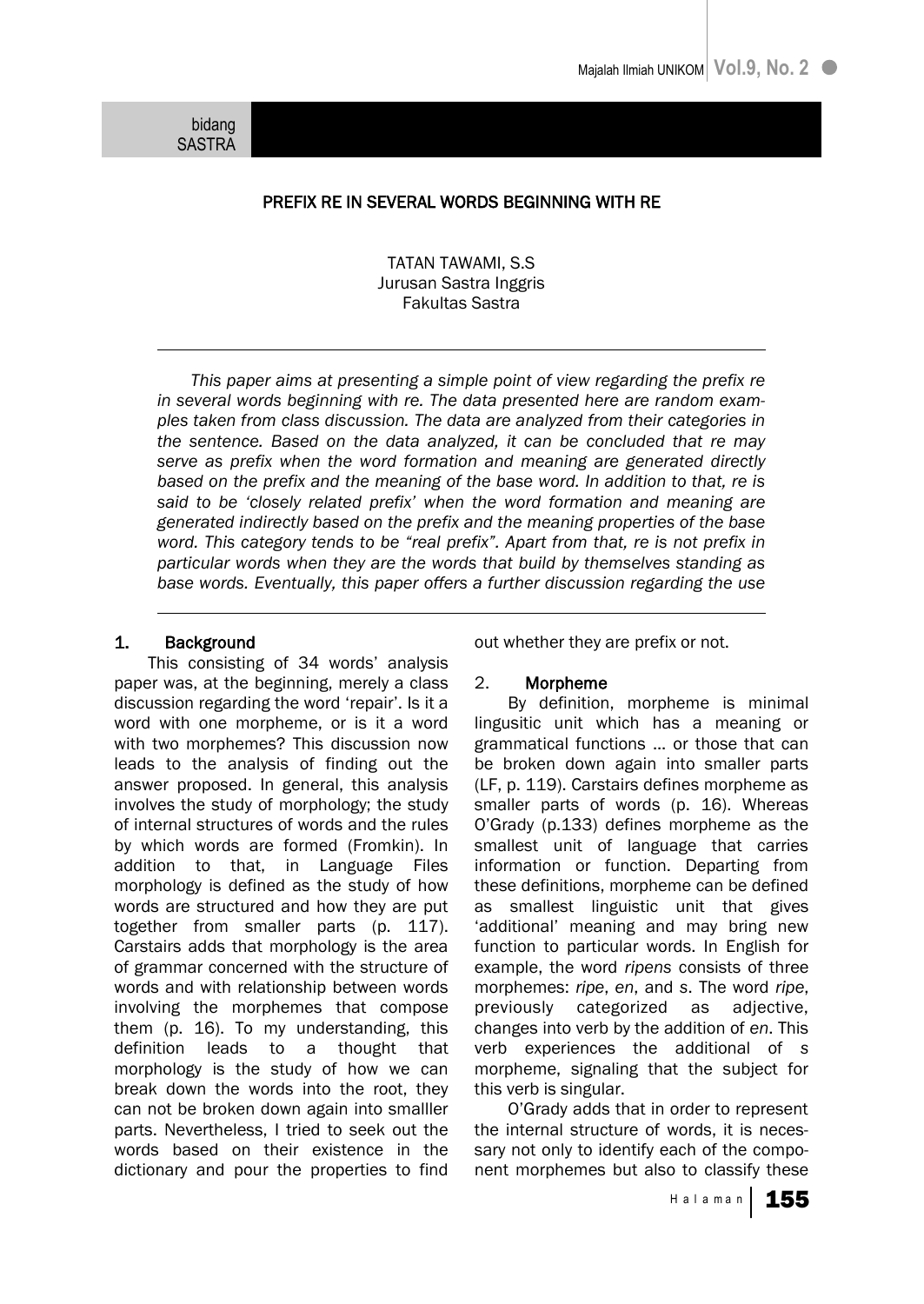elements in terms of their contribution to the meaning and function of the larger word. Complex words typically consist of a root and one or more affixes. The root morpheme carries the major component of the word"s meaning and belongs to lexical category (N, V, Adj, P).

In addition to that, O"Grady also adds that a base is the form to which an affix is added. In many cases, the base is also the root. In *books* for example, the element to which the affix *s* is added corresponds to the word"s root. In other cases, however, an affix can be added to a unit larger than a root. This happens in words such as *blackened*, in which the past tense affix *ed* is added to the verbal base *blacken*- a unit consisting of the root morpheme *black* and the suffix *en*.

In the figure below, *black* is not the only root for the entire word but also the base for *en*. The unit *blacken*, on the other hand, is simply the base for *ed*.



#### Apart from that, O"Grady says that:

*Even harder to break into recognizable morphemes are words such as receive, deceive, conceive, and perceive or remit, permit, submit, and commit. These items were borrowed as whole words into English (many of them from Latin through French). Even at the time of borrowing, the re of receive did not have the sense of "again" that it does in "redo" (do again) and the de of deceive did not express the meaning "reverse the process" associated with the de in demystify or decertify. Because the components of words like receive and deceive carry no identifiable meaning for the average speaker of English (who has no knowledge of Latin), we will not treat them as separate morphemes then. Thus, we take the word re-* *ceive so consist of single morpheme.*  (p.138).

This quotation simply implies that some English words are historically characterized by Latin or French. However, I would like to present a new point of view that English word may or may not be characterized in such way; that, for example, morpheme *re* possesses the properties of *again*.

#### 3. The prefix "re"

The prefix 're' itself is, at many cases stands as prefix meaning to do something over again, in re-write for example, meaning to write again. According to the Merriam Webster"s 11th Collegiate Dictionary, *re* is a prefix with two meaning properties: again and back. The etymology is from Latin *red* meaning *back*, *again*, and *against*. Highlighting the properties, I can say that the prefix *re* itself can be attached to a base word to emphasize that something is performed again or referring back to the past, such as in *retro*. However, this definition does not ultimately emphasize that *re* is prefix in any words to which it attaches. Several words with *re* stands as a base word, *reject* for example. This word is not formed from re + ject, but it is a base word. Additionally, I can say that in several cases the prefix *re* does generate a new meaning of words being paired with it. In the word *repair* for example, most of us know already that the equivalences of this word in Bahasa Indonesia are *reparasi, memperbaiki, membetulkan*, or *perbaikan*. This formulation is, in my opinion, generated from the prefix *re* meaning *kembali* or *lagi* and the base word "pair" meaning *pasangan*. So the meaning *reparasi*, *memperbaiki*, *membetulkan*, or *perbaikan* are actually derived from *memasangkan kembali*. To repair something then may mean to put the pairs back together so that something can work normally as it is. However, others believe that *repair* is a base word for it does not mean to put something back together, but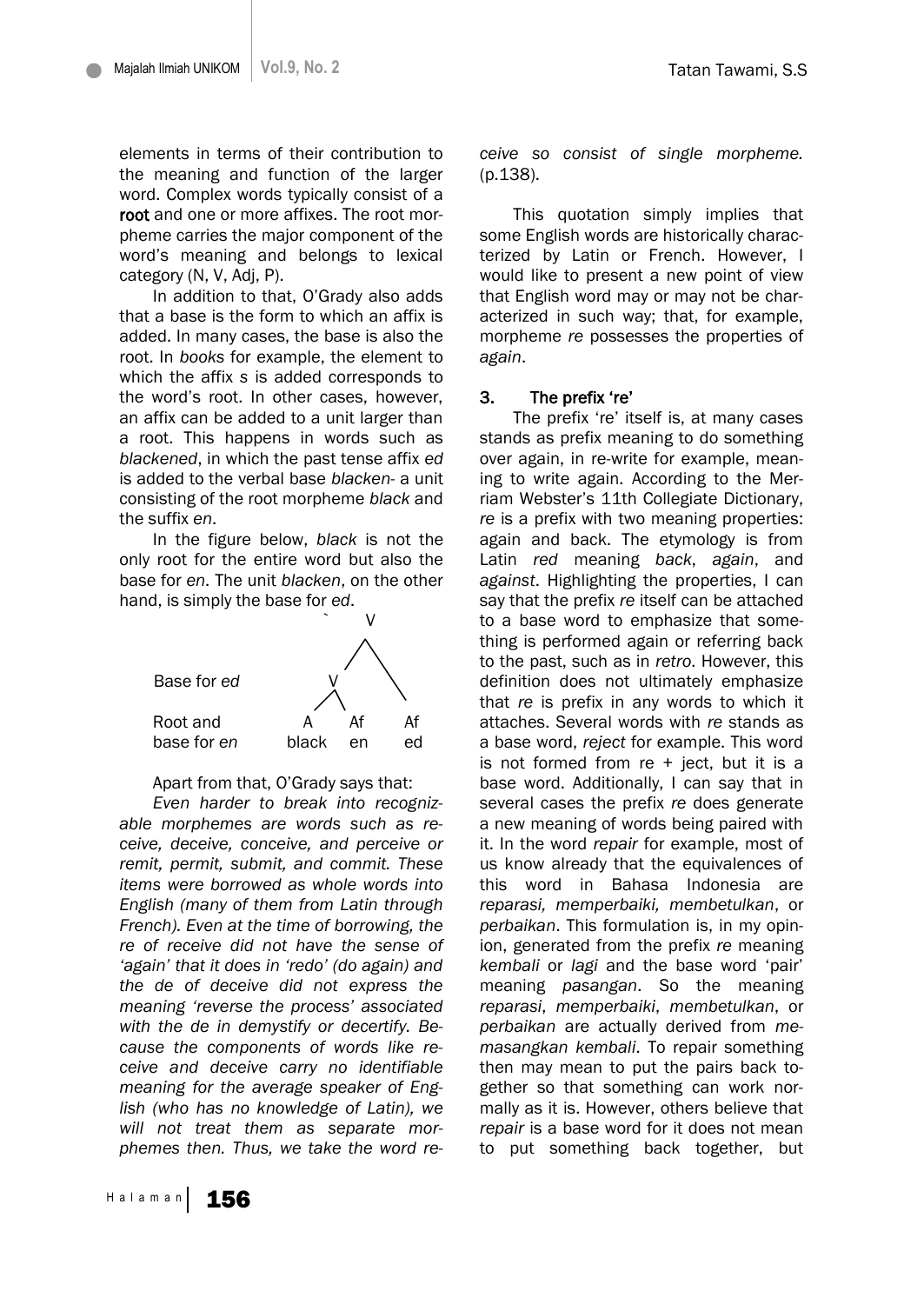merely mean to fix something. Additionally, I can say that in this analysis, there are words which the meaning is derived 'far' from the properties of the base word.

# 4. Discussion

# a. Repair

 This word consists of two morphemes re + pair and can be categorized as verb and noun. These morphemes generate new meaning that is closely related to the new meaning 'to fix'. The category examples:

They repair the roof together. V I took my bike in for repair.

N

# b. Reaction

 This word consists of three morphemes,  $re + act + ion$ . These morphemes generate new meaning that is closely related to the new meaning "to act towards another action". Since the suffix is ion, noun forming suffix, the category of this word is noun.

I tried shaking him but there was no reaction.

N

# c. Repeat

 This word consists of two morphemes re + peat. Peat means turf; a soft black or brown substance formed from decaying plants. Seeing the properties, these morphemes generate new meaning that is far related to the new meaning "to say again". The categories of this word are verb, noun, and adjective. Examples:

The programs will be repeated next year. V

A repeat of the 1906 earthquake N

could kill up to 11.000 people.

She is my repeat customer. Adj

# d. Review

This word consists of two morphemes re + view. View may mean extent or range of vision, the act of seeing or examining, and a mode or manner of looking at or regarding something. These morphemes generate new meaning "to see again". Depending upon the context, this word may serve as noun and verb. Example:

His parole application is up for review next week. Note that the state of the N

The play was reviewed in the national newspapers V

# e. Refuse

 This word consists of two morphemes re + fuse. Fuse may mean to reduce, to blend, to stich, or an electrical safety device consisting of or including a wire or strip of fusible metal that melts and interrupts the circuit when the current exceeds a particular amperage. However the morphemes generate new meaning that is far related to the new meaning "to deny". This word has three categories: noun, verb, and adjective. Example:

He flatly refused to discuss the matter. V

Every cities must have household refuse.

N

She works as a refuse collector. Adj

# f. Reverse

This word consists of two morphemes re + verse. Verse may mean a line of metrical writing or to turn into verse. However the morphemes generate new meaning that is far related to the new meaning 'to change to opposite'. This word has three categories: noun, verb, and adjective. Example:

You should reverse the order of the pages. V

> Put the car into reverse. na na matsayin na matsayin na matsayin na matsayin na matsayin na matsayin na matsayin na matsayin na matsayin<br>Na matsayin na matsayin na matsayin na matsayin na matsayin na matsayin na matsayin na matsayin na matsayin na

The winners were announced in re-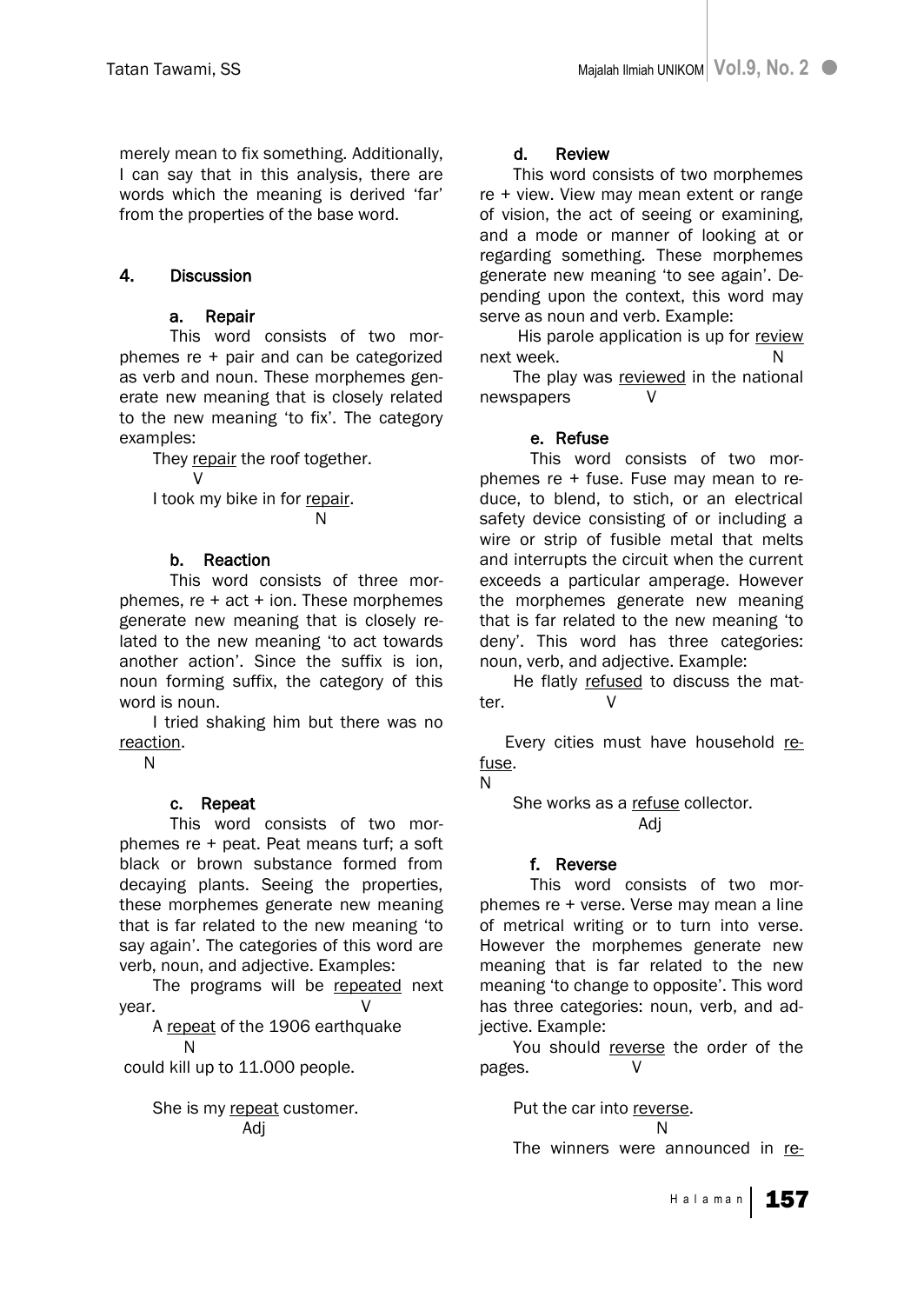Tatan Tawami, S.S

verse order.

Adj

#### g. Rewind

 This word consists of two morphemes re + wind. Wind may mean to expose to the air or wind or a direction from which the wind may blow. However the morphemes generate new meaning that is closely related to the new meaning "to make a tape in a cassette player, etc go backwards. This word serve as verb and noun.

Would you mind rewinding the cassette.

All I need now is a rewind for my cassette. N

## h. Rehearse

 This word consists of two morphemes re + hearse. Hearse mean a long vehicle used for carrying the coffin. However, the morphemes generate new meaning that is far related to the new meaning "to repeat ideas or opinions expressed often". This word serve as verb as in:

The actors were poorly rehearsed. V

# i. Revise

 This word consists of two morphemes re + vise. Vise means to hold, force, or squeeze with or as if with a vise or any of various tools with two jaws for holding work that close usually by a screw, lever, or cam. However the morphemes generate new meaning that is far related to the new meaning "to change your opinions or ideas'. This word serve as verb as in:

I will revise my thesis this month. V

#### j. Reject

 This word consist of only one morpheme. Reject means to refuse to accept. This word serves as noun and verb as in:

The prime minister rejected any idea

of reforming the system.

She is the one of many society"s rejects.

N

## k. Refund

 This word consists of two morphemes re + fund. Fund means to provide a sum of money or a sum of money. However, the morphemes generate new meaning that is closely related to the new meaning "to return, to give, or to put back". This word has two categories as noun and verb, as in:

If the delay stands for 12 hours or more, you will receive a full refund of the trip cost. N

We will refund your money if you are V

not entirely satisfied.

# l. Reimburse

 This word consists of only one morpheme. Reimburse means to pay back to someone. This word serves as noun and verb as in:

You will be reimbursed for any loss or V

damaged caused by our company.

#### m. Rematch

 This words consists of two morphemes re + match. Match may mean to fit together or make suitable for fitting together, one able to cope with another, a chemically prepared wick or cord formerly used in firing firearms or powder, and a contest between two or more parties. Seeing the last properties, the morphemes generate new meaning that is closely related to the new meaning 'a second match between the same contestants or teams'. This word serves as noun, as in:

Tyson and Holyfield will have the rematch next week.

N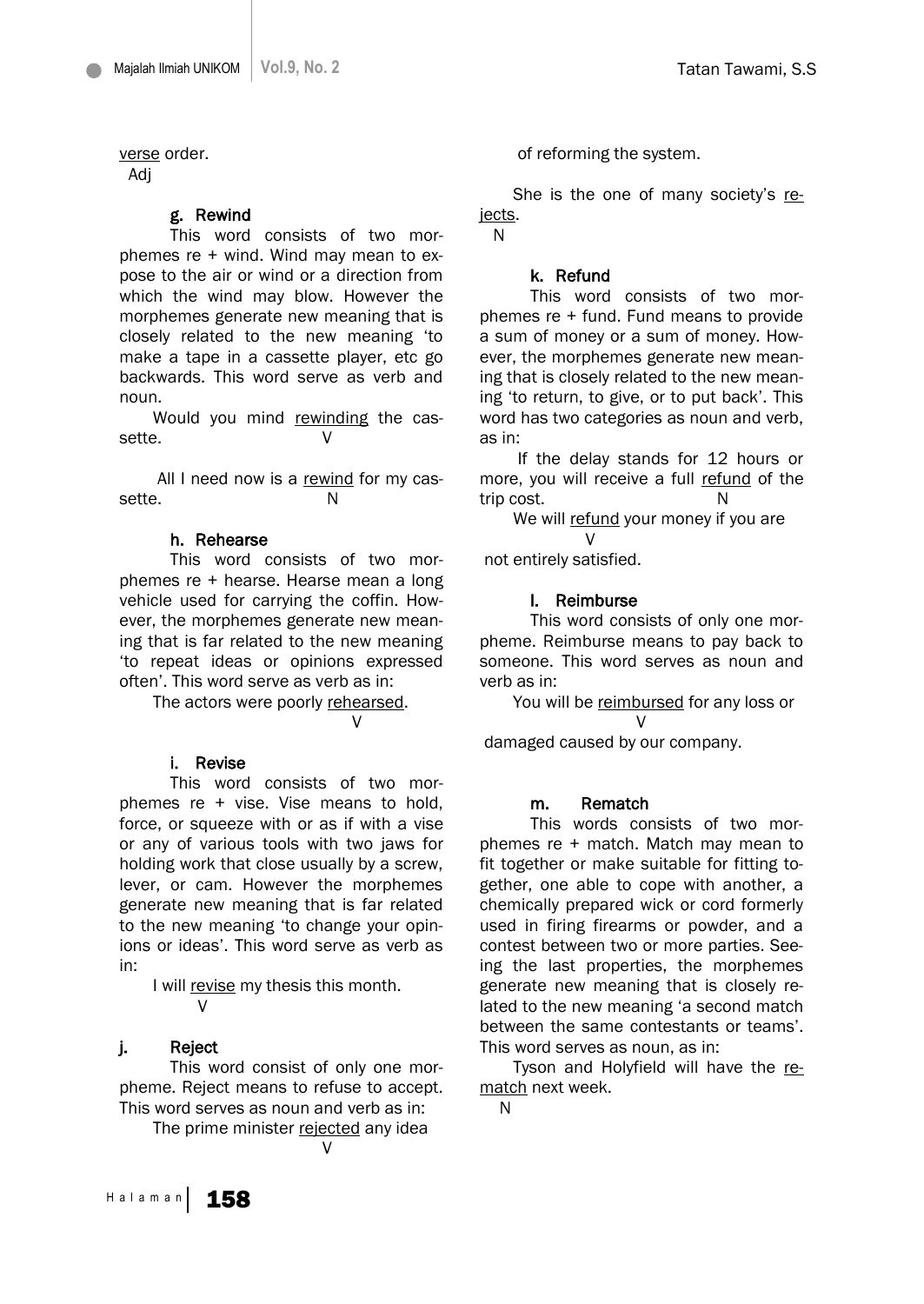# n. Reduce

 This word consists of two morphemes re + duce. Duce means leader, used especially for the leader of the Italian Fascist party. Looking at the properties, the morphemes generate new meaning that is far related to the new meaning "to diminish in size, amount, extent, or number". The category of this word is verb. Example:

She was reduced to tears by their criticism. V

# o. Remind

 This word consists of two morphemes re + mind. Mind may mean to become aware of: NOTICE, or the element or complex of elements in an individual that feels, perceives, thinks, wills, and especially reasons. Looking at the properties, these morphemes generate new meaning that is closely related to the new meaning "to put in mind of something: cause to remember". This word has verb as its category. Example:

Can someone remind me what I should do next? V

# p. Remain

 This word consists of two morphemes re + main. Main may mean principal or force. Looking at the properties, these morphemes generate new meaning that is closely related to the new meaning "to be a part not destroyed, taken, or used up, and to continue unchanged'. It means that the principal is being emphasized again. The categories of this word are noun and verb, as in:

In spite of their quarrel, they remain the best of friends.

The remains are no longer here.

N

# q. Recital

 This word consists of three morphemes, re  $+$  cite  $+$  al. Cite may mean to bring forward or call to another's attention especially as an example, proof, or precedent. Recite means to say aloud a poem,

piece of literature, etc that you have learned. These word is constructed first from the morphemes recite + al. Though suffix 'al' is often called adjective forming suffix, the category of this word is noun. The three morphemes generate new meaning that is far related to the new meaning "a public performance of music or poetry".

I am going to have a piano recital tonight. N

# r. Resign

 This word consists of two morphemes re + sign. Sign may mean a motion or gesture by which a thought is expressed or a command or wish made known, or to represent or indicate by a sign. These morphemes generate new meaning that is closely related to the new meaning "to give (oneself) over without resistance". It means that someone is giving another sign of giving in/up towards something. The category of this word is verb, as in:

I am going to resign from this illegal

V private institution soon.

# s. Recognize

 This word consists of two morphemes re + cognize. Cognize means know or understand. These morphemes generate new meaning that is closely related to the new meaning "to perceive to be something or someone previously known". It means that someone knows something/other person through the addition of more information about it. The category of this word is verb, as in:

Do you recognize this tune? V

# t. Resemble

 This word consist of only one morpheme. Resemble means to represent as like. This word is categorized as verb, example:

He resembles his father in many ways  $\mathcal{U}$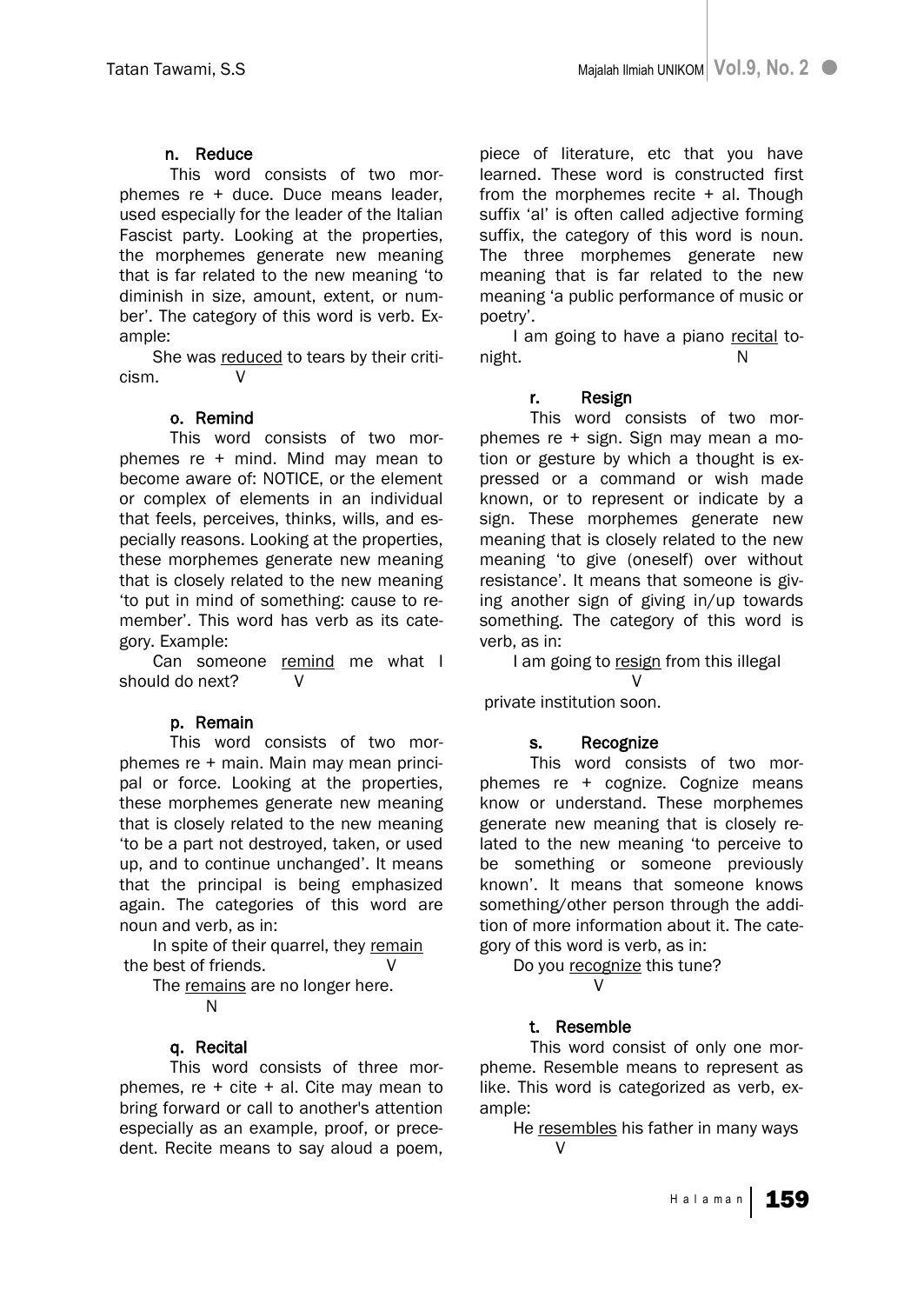of behaving.

## u. Report

 This word consists of two morphemes re + port. Port may mean a harbor town or city where ships may take on or discharge cargo, or to turn or put (a helm) to the left. Looking at the properties, these morphemes generate new meaning that is far related to the new meaning "to give a formal or official account or statement'. This word has two categories: verb and noun, as given in the examples:

The treasurer reported the monthly bal

V ance of the company to the manager.

Every division in this department is obliged to make annual report.

## N

# p. Remark

This word consists of two morphemes re + mark. Mark may mean something (as a line, notch, or fixed object) designed to record position or to make or leave a mark on. Looking at the properties, the morphemes generate new meaning that is closely related to the new meaning "to notice something and comment thereon". It means that someone gives more attention towards something. Remark can be categorized as noun and verb, as in:

The exhibition contains nothing that is worthy of remark.

N

Critics remarked that the play was not original.

#### w. Reward

 This word consists of two morphemes re + ward. Ward may mean a person or thing under guard, protection, or surveillance, or to keep watch over. Looking at the properties, the morphemes generate new meaning that is far related to the new meaning "recompense". The categories for this word are noun and verb. Example:

The government rewarded Medal of Honor for the soldier. V

The gold medal is a proper reward for his achievement. N

## x Remember

 This word consists of two morphemes re + member. Member means one of the individuals composing a group. The morphemes generate new meaning that is far related to the new meaning "to bring to mind or think of again". The category is verb, example:

Do you remember switching the lights of before going out. V

#### y. Regret

 This word consists of only one morpheme. Regret may mean to be very sorry for or an expression of distressing emotion. This word is categorized as noun and verb, as in:

I deeply regret what I said.

V

She expressed her regret at the decision. N

#### z Redress

 This word consists of two morphemes re + dress. Dress may mean to make, arrange, or set something, or clothes, or suitable. Looking at the properties, these morphemes generate new meaning that is closely related to the new meaning "to make up for". It means that someone reset something. This word is included in the noun and verb categories, example:

I will redress this messy business.

I have to make this job without redress. na na banda a shekarar N

#### aa. Recycle

 $\mathcal{U}$ 

 This word consists of two morphemes re + cycle. Cycle may mean to pass through a cycle, or an interval of time during which a sequence of a recurring succession of events or phenomena is completed. Looking at the properties, the morphemes generate new meaning that is closely related to the new meaning "to pass again through a series of changes or treatments". The category of this word is verb. Example: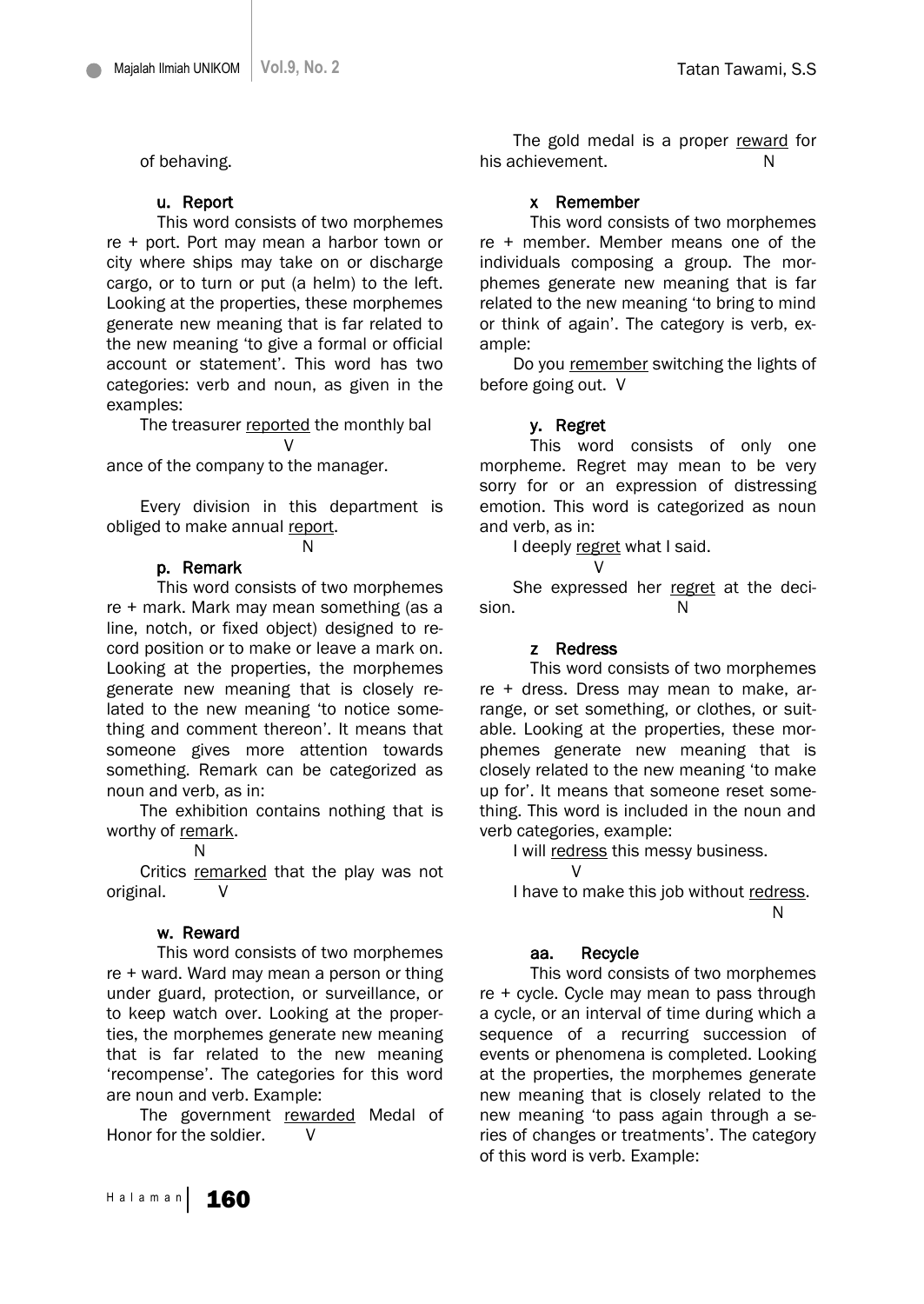Denmark recycles almost 85% of its paper.

# bb. Reserve

 This word consists of two morphemes re + serve. Serve may mean to be of use, or the act or action of putting the ball or shuttlecock in play in various games. Looking at the properties, the morphemes generate new meaning that is far related to the new meaning "to retain or hold over to a future time or place". The categories of this word are noun and verb. Examples:

The management reserves the right to refuse admission. V

She trusted him without reserve.

# N<sub>N</sub>N<sub>N</sub>

# cc. Retain

 This word consists of only one morpheme. Retain means to keep in possession or use. This word is categorized as verb. Example:

The house retains much of its original charm. V

# dd. Return

 This word consists of two morphemes re + turn. Turn may mean to cause to move around so as to effect a desired end. Looking at the properties, the morphemes generate new meaning that is closely related to the new meaning "to go back or come back again". To return may mean to move back to particular side. The categories of this word are noun and verb. Examples:

I had to return to the bookstore to look for my wallet. V

She made a good return in her first game. N

# ee. Remedy

 This word consists of only one morpheme. Remedy may mean medicine or relieve. This word is categorized as noun and verb. Examples:

There are numbers of possible remedies to this problem.

This situation is easily remedied. V

# ff. Retail

 This word consists of two morphemes re + tail. Tail may mean the rear end of the body of an animal, or to connect end to end. Looking at the properties, the morphemes generate new meaning that is far related to the new meaning "to sell in small quantities directly to the ultimate consumer '. This word can be categorized as noun, verb, and adverb. Examples:

The recommended retail price is Rp. 23000. N

We sell this items in retail.

Adv

The book retails at Rp. 20000.

#### V gg. Remorse

 This word consists of only one morpheme. Remorse means a gnawing distress arising from a sense of guilt for past wrongs. The category of this word is noun, as in:

I felt guilty and full of remorse.

N<sub>N</sub>N<sub>N</sub>N<sub>N</sub>N<sub>N</sub>N<sub>N</sub>N<sub>N</sub>

# hh. Rebook

 This word consists of two morphemes re + book. Book may mean a set of written sheets of skin or paper or tablets of wood or ivory, or to register (as a name) for some future activity or condition. Looking at the last properties, the morphemes generate new meaning that is closely related to the new meaning "to assure the registration over a place". The category of this word is verb, as in:

I will rebook the hotel for tomorrow business. V

# ii. Reside

This word consists of two morphemes re + side. Side may mean clear away or a bounding line of a geometric figure. Looking at the properties, the morphemes generate new meaning that is far related to the new meaning to dwell permanently or continuously: occupy a place as one's legal domicile. The category of this word is verb, as in:

Do you still reside in Elm Road?

V